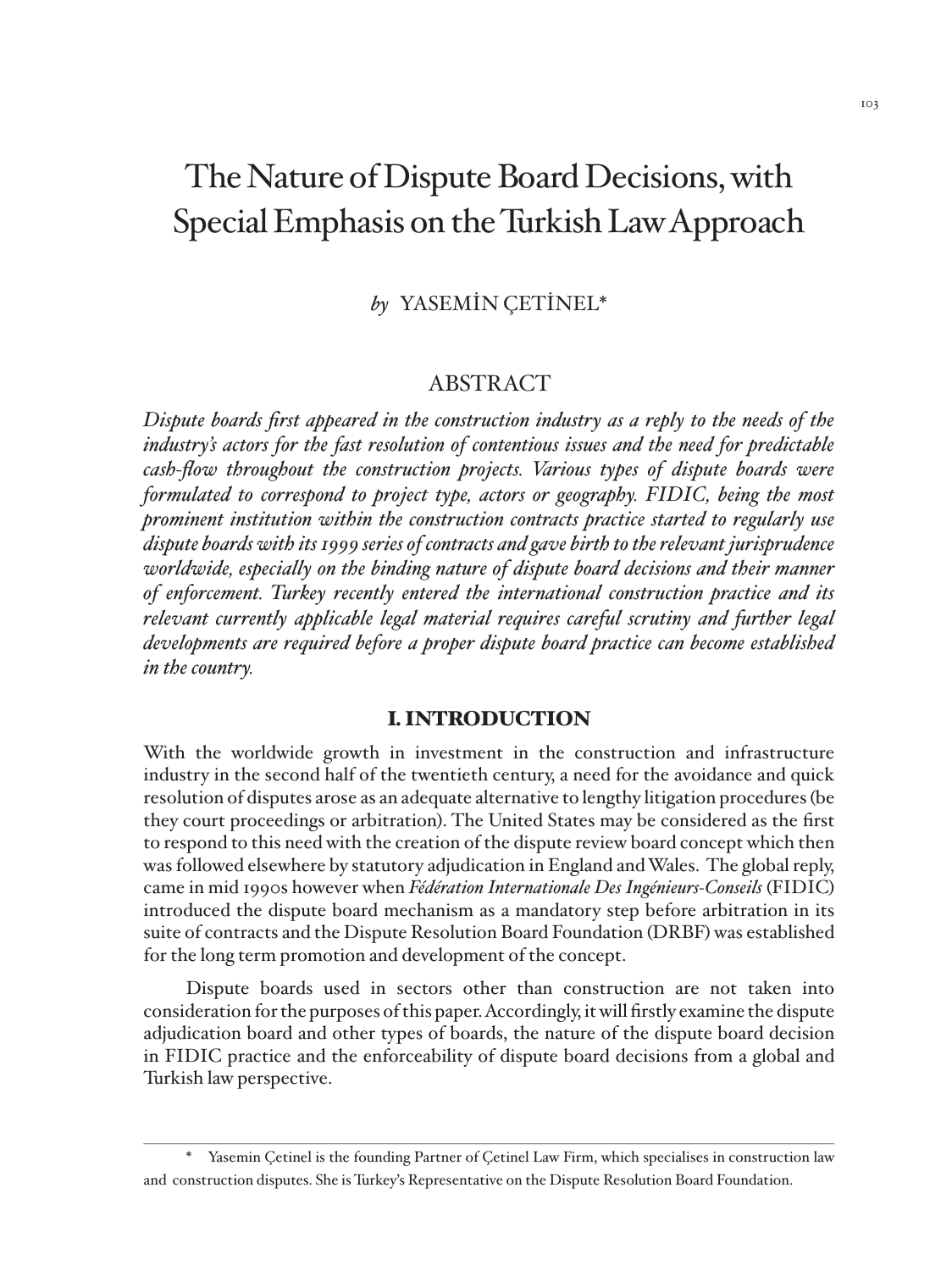## II. THE CONCEPT OF THE DISPUTE BOARD

In construction contracts, the dispute board mechanism is formulated on the basis that issues which may lead to potential disputes should be prevented and disputes should be resolved in real time, as opposed to resorting to litigation or arbitration which are considered as last resorts and effectively used only after the completion of the projects. As Dr. Omoto states, 'The best way to resolve disagreement is to prevent it from becoming a formal dispute'.<sup>1</sup>

To that end, the concept of appointing a board of independent and experienced construction professionals at the beginning of a project was born. Such boards were to serve as continuous team members, supervising the project and keeping an equal distance between the parties, namely the contractor and the employer.<sup>2</sup>

## **a) Dispute Board Types**

Different cultures and legal systems created different types of dispute boards. In common law legal culture, for example in the United States – the source country for the concept itself – dispute boards started as dispute review boards, empowered only to give recommendations not binding in nature and usually serving on a continuous basis (known as 'standing dispute boards') throughout the project. The author finds it useful to note that although not binding, recommendations of dispute review boards are frequently complied with in the United States as a result of the country's settlement culture.3

In contrast, civil law countries generally classified the mechanism as part of a multitiered system and preferred dispute adjudication boards authorised to give decisions (binding in nature, as further elaborated below) and resorted to only when a dispute arose (known as 'ad-hoc dispute boards').

FIDIC, in its 1999 suite of contracts on civil works, the Red Book and the Pink Book, establishes standing dispute adjudication boards. It uses ad hoc dispute adjudication boards in the Yellow Book and the Silver Book (on design and build and EPC works). That is to say, FIDIC practice is based on the civil law model of dispute adjudication boards and therefore substantially impacts current jurisprudence on the nature of dispute board decisions. Established in 1913 and currently managing affiliates and members from all around the world, FIDIC has acted since the late 1950s as the foremost dispute resolution entity within the fields of civil engineering and construction.4

Recognising dispute boards' positive impact on the construction sector, prominent alternative dispute resolution institutions came up with their own set of rules regulating various dispute board types as well as the conduct of dispute board proceedings. The International Chamber of Commerce (ICC) introduced its Dispute Board Rules in 2004,

<sup>1</sup> Dr. Eng. Toshihiko Omoto, 'Dispute Boards Resolution and Avoidance of Disputes in Construction Contracts', *JCAA Newsletter*, no.23, November (2009).

<sup>2</sup> Paul Taggart, 'Dispute Boards as Pre-Arbitration Tools: Recent Developments and Practical Considerations', Kluwerarbitrationblog.com, posted on 28 February 2015.

<sup>3</sup> DRB Foundation Project Database, <http://www.drb.org/manual/DRBFProjectDatabase2014.xlsx>, accessed on 13 October 2014.

<sup>4</sup> Ellis Baker et al. 'FIDIC Contracts: Law and Practice', *CRC Press* (2013): 1-14.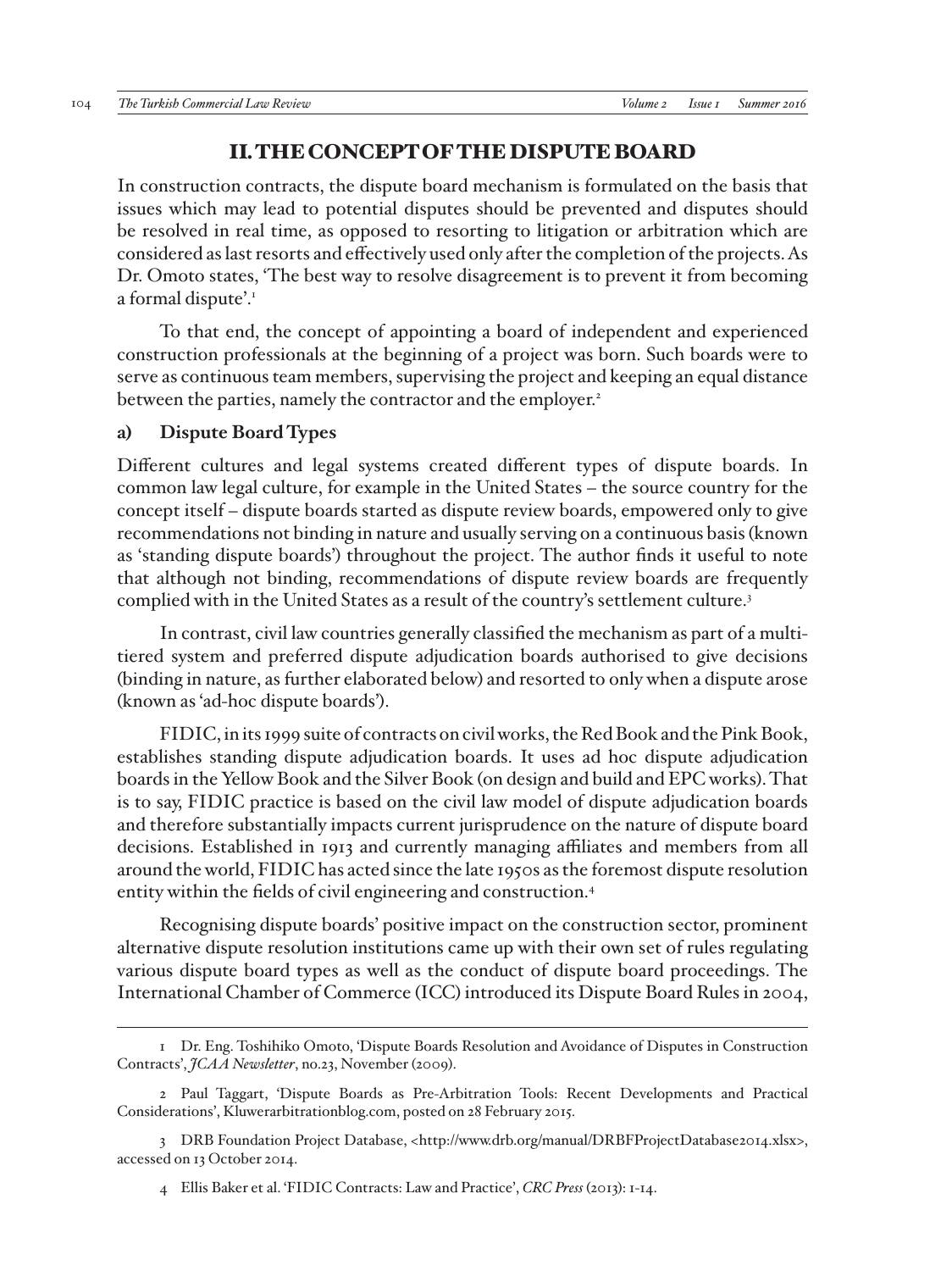and revised them in 2015; the Chartered Institute of Arbitrators (CIARB) published its rules in 2014. Both sets of rules refer to dispute review boards and dispute adjudication boards to be chosen at the discretion of the parties. The ICC went a step further and introduced the new dispute board concept of a 'combined dispute board', a board that may give recommendations or decisions, which created an ongoing discussion as to the jurisdiction of such a dispute board when it comes to rendering decisions.<sup>5</sup> Several other institutions familiar with the generic concept of a dispute have similarly taken steps towards drafting their own sets of rules.<sup>6</sup>

#### **b) Nature of Dispute Board Decisions**

For the purposes of this paper, as previously mentioned, the author will focus on the nature of the dispute board decisions, excluding review of dispute review boards and their recommendations.

FIDIC Sub-Clause 20.4 (4) states that the dispute board's decision 'shall be binding on both Parties who shall promptly give effect to it unless and until it shall be revised in an amicable settlement or an arbitral award …'. On the other hand, Sub-Clause 20.4 (7) establishes that 'If the DAB [*Dispute Adjudication Board*] has given its decision as to the matter in dispute to both parties, and no notice of dissatisfaction has been given by either Party within 28 days after it has received the DAB's decision, then the decision shall become final and binding upon both Parties'. These are the two core provisions setting forth the 'binding' and/or 'final' nature of dispute board decisions.

In principle, as of the date of its issuance, any dispute board decision is binding in nature - it is a contractual obligation with which the parties should comply. Furthermore, in case neither party gives notice of dissatisfaction with the decision, the decision also becomes final. The finality of the decision adds a different layer on top of the contractual obligation, as in most legal systems the final decision may be enforceable. Whilst final and binding decisions become enforceable legal documents, these cases are rare as parties very often give notice of dissatisfaction. The more problematic issue concerns simple binding decisions which are not directly enforceable and are often not complied with by the parties. The question then concerns the enforceability of a contractual obligation (i.e. complying with dispute board decision), for which question a body of case law is in the process of being developed.

# III. DISPUTE BOARD DECISIONS: DISPUTE BOARDS IN PRACTICE

Although the primary focus and intent of dispute boards is primarily to prevent disputes and assist construction contract parties to complete the project with the least number

<sup>5</sup> The problem concerns the right of a party to object in case the other party requests the board to render a decision as opposed to a recommendation. For further reading, please refer to Christopher Koch, 'The New Dispute Board Rules of the ICC', *ASA Bulletin* 1/25.

<sup>6</sup> See e.g. the American Arbitration Association (AAA) Dispute Resolution Board Specification, <https://www.adr.org/aaa/ShowPDF?doc=ADRSTG\_014010>; the Beijing International Arbitration Center, Construction Dispute Board Rules of Beijing Arbitration Commission, <http://www.bjac.org.cn/english/page/ data\_dl/zyps\_en.pdf>; and the Institution of Civil Engineers, ICE Dispute Board Procedure, <https://www. ice.org.uk/ICEDevelopmentWebPortal/media/Documents/Disciplines%20and%20Resources/09-3-ICE-Dispute-Board-procedure-2012-04-30.pdf>.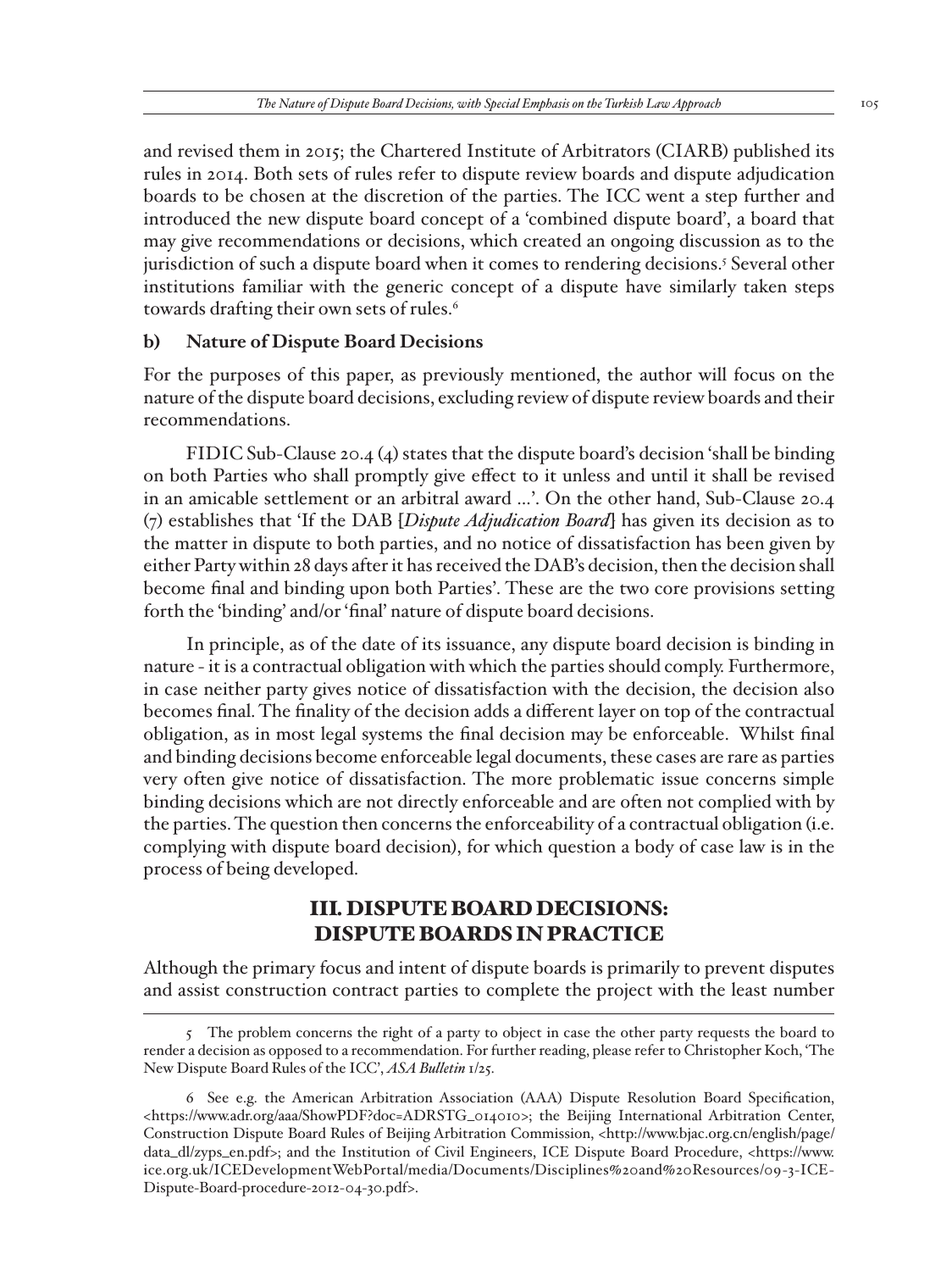of disagreed issues and maintain steady and predictable cash-flow, disputes do arise and boards exercise their duty to render decisions when invited. Accordingly, the boards' secondary purpose is to give immediate effect to such decisions, again in order to keep the contractual balance. This is especially so when the decision concerns the payment of any sums of monies. In this respect, the dispute board concept's principle is often referred to as 'pay now, argue later'.<sup>7</sup> But what if there is no compliance with a binding decision? How is it enforced?

## **a) Global Approach**

Pursuant to the confidential nature of the dispute board and arbitration proceedings, it is not always easy to be informed of recent developments in the application of the dispute board mechanism and decisions. However, in recent years certain published decisions assisted in dispute board practitioners' understanding and finally in establishing a case law precedent.

The *Persero* case constitutes a landmark case and decision on the enforcement of dispute board decisions. Very briefly, in the long lasting legal battle before the courts in *CRW Joint Operation v. PT Perusahaan Gas Negara (Persero) TBK*, the Singapore Court of Appeals firstly established that arbitration may not be initiated solely for the enforcement of a binding (but not final) dispute board decision (*Persero I*).8 The ruling held that the arbitral tribunal was not entitled to enforce such a decision by way of a final award without addressing the merits of the underlying dispute board decision in the same arbitration.<sup>9</sup> The Singapore Court of Appeals then concluded that an arbitral tribunal could issue an interim award giving effect to a dispute board's decision provided that it had addressed the merits of the decision (*Persero II*).<sup>10</sup> The nature of the arbitral tribunal's award to enforce the dispute board decision was the subject of lengthy discussions among scholars. The author notes that the award may be considered as a 'partial final award'<sup>11</sup> in order to be attributed the necessary enforcement power in various jurisdictions.<sup>12</sup>

The *Persero II* decision furnished international law with an express acknowledgement of the spirit of the dispute board mechanism and the principle of pay now, argue later as follows:

A security of payment regime addresses the imbalance between contractor and employer. Its driving principle is the aphorism 'pay now, argue later'. When a

9 Christopher R Seppälä, 'How Not to Interpret the FIDIC Disputes Clause: The Singapore Court of Appeal Judgment in the Persero Case', *White & Case Product*, April 2012.

10 *PT Perusahaan Gas Negara (Persero) TBK v. CRW Joint Operation (Indonesia)* [2014] SGHC.

11 To put it simply, a partial final award is given when the arbitral tribunal fully dealt with the question at hand and therefore no further legal analysis will be carried out in that specific subject (in our example, the enforceability of the binding dispute board decision), which describes its 'final' nature. On the other hand, the tribunal rules that it will proceed with other questions (in our example, the merits of the dispute and subject matter of the dispute board decision) and therefore the arbitral proceedings are not over, which describes its 'partial' nature.

12 In a different view stating that such ruling should be in the form of a provisional order, please see: Taner Dedezade, 'The legal justification for the 'enforcement' of a 'binding' DAB decision under the FIDIC (1999) Red Book*', Construction Law International*, Volume 7 Issue, 1 March 2012.

<sup>7</sup> Cyril Chern, *Chern on Dispute Boards*, (2008), 468.

<sup>8</sup> *CRW Joint Operation v. PT Perusahaan Gas Negara (Persero) TBK* [2011] SGCA.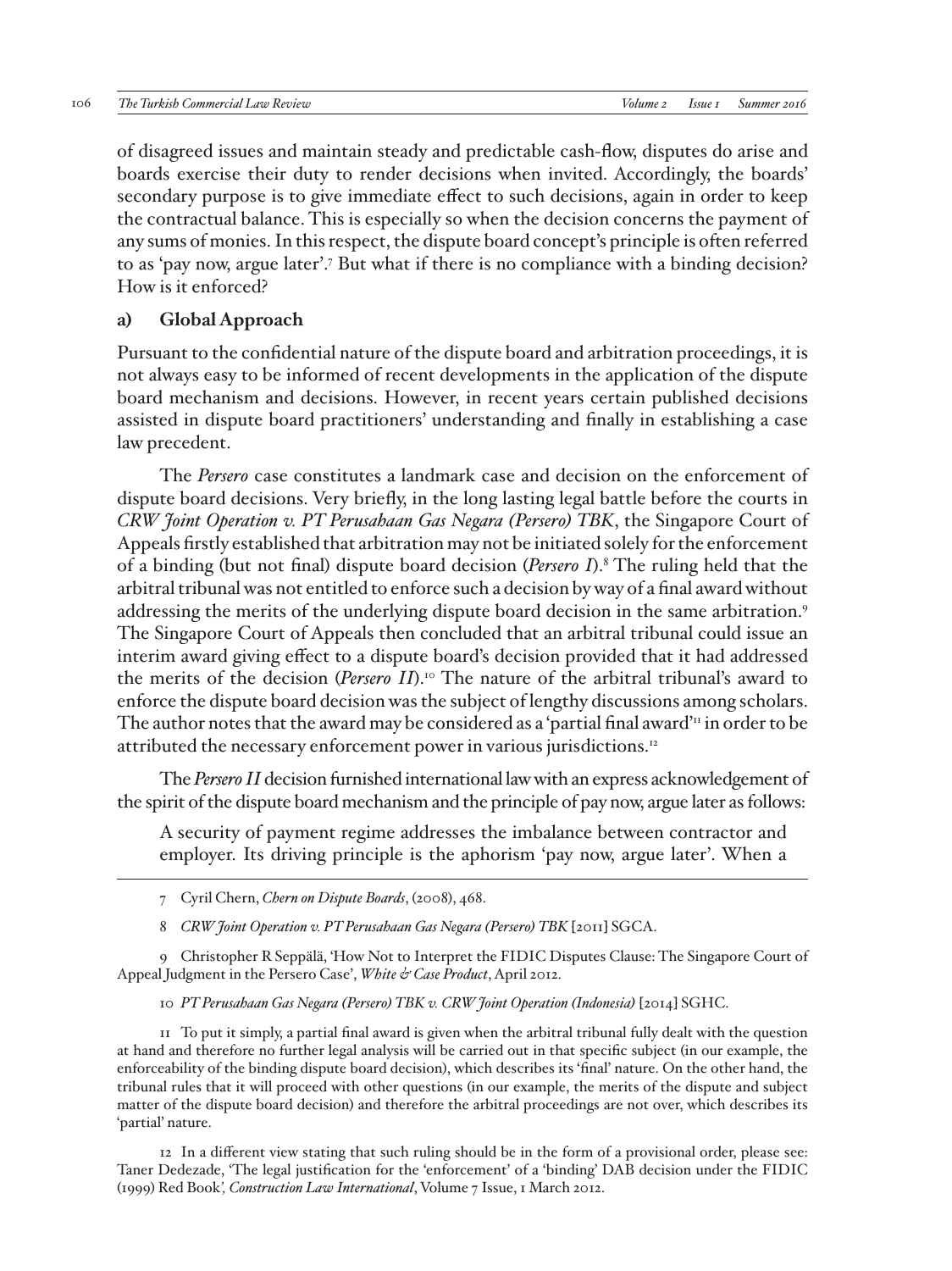dispute over a payment obligation arises, the regime facilitates the contractor's cash flow by requiring the employer to pay now, but without disturbing the employer's entitlement (and indeed also the contractor's entitlement) to argue later [in arbitration] about the underlying merits of that payment obligation.<sup>13</sup>

Another contribution was made from another continent: the South African High Court fairly recently rendered a decision fully recognising the enforceability of dispute board decisions until they are reversed by a tribunal.14 The judge giving the decision in the High Court of South Gauteng Johannesburg stated that 'I therefore find that terms of the relevant contractual provisions are perfectly clear: the parties are obliged to promptly give effect to a decision by the DAB. The issue of a notice of dissatisfaction does not in any way detract from this obligation ...'.<sup>15</sup>

These are clear examples from countries with considerably developed alternative dispute resolution practices advising parties to a construction contract where a dispute board is in force to comply with dispute board's decision instead of proceeding with challenges and therefore being in breach of the contract.

As a last note, the author would like to cite a decision by the Amman Court of Appeals<sup>16</sup> whereby the Court was asked to appoint an arbitrator but refused to do so on the grounds that the contract included a dispute board mechanism to be exhausted prior to any arbitration proceedings. Although the decision does not further elaborate the nature of dispute boards or dispute board decisions, it is an important indication for any potential decisions as the Court acknowledges the contractual obligation of the parties to consult a dispute board. Therefore, the author opines it may be fair to conclude that compliance with dispute board decisions will similarly receive favourable treatment in the Amman courts.

## **b) Turkish Law Perspective**

Turkey has recently begun to use international construction contracts with dispute boards, as opposed to the traditional public procurement contracts. Thus as at the date of this paper, there are no Turkish Court of Appeals decisions in relation to the nature of dispute boards or dispute board decisions. This section therefore will refer to the author's views on the position of the dispute board decisions under Turkish law and also raise certain practical considerations for ensuring their enforceability.

## *1. Contractual Nature*

The parties to a construction contract accept the dispute board mechanism by way of contractual consent. In the same manner they contractually consent to be bound by the decision rendered by the dispute board. Non-compliance with a dispute board decision is therefore by default a contractual breach by a party that must be assessed in the light of contract law provisions. For example, unless the contract indicates a penalty or liquidated

<sup>13</sup> *Ibid.*, 146.

<sup>14</sup> South Gauteng High Court Johannesburg Decision dated 3 May 2013 for the case no: 06757/2013, in the matter between Tubular Holdings (PTY) Ltd and DBT Technologies (PTY) Limited (Tubular Holdings Case).

<sup>15</sup> *Ibid.*, para. 18.

<sup>16</sup> *Not indicated v. Not indicated*, Amman Court of Appeals, Ruling No. 05/2009, 21 July 2009.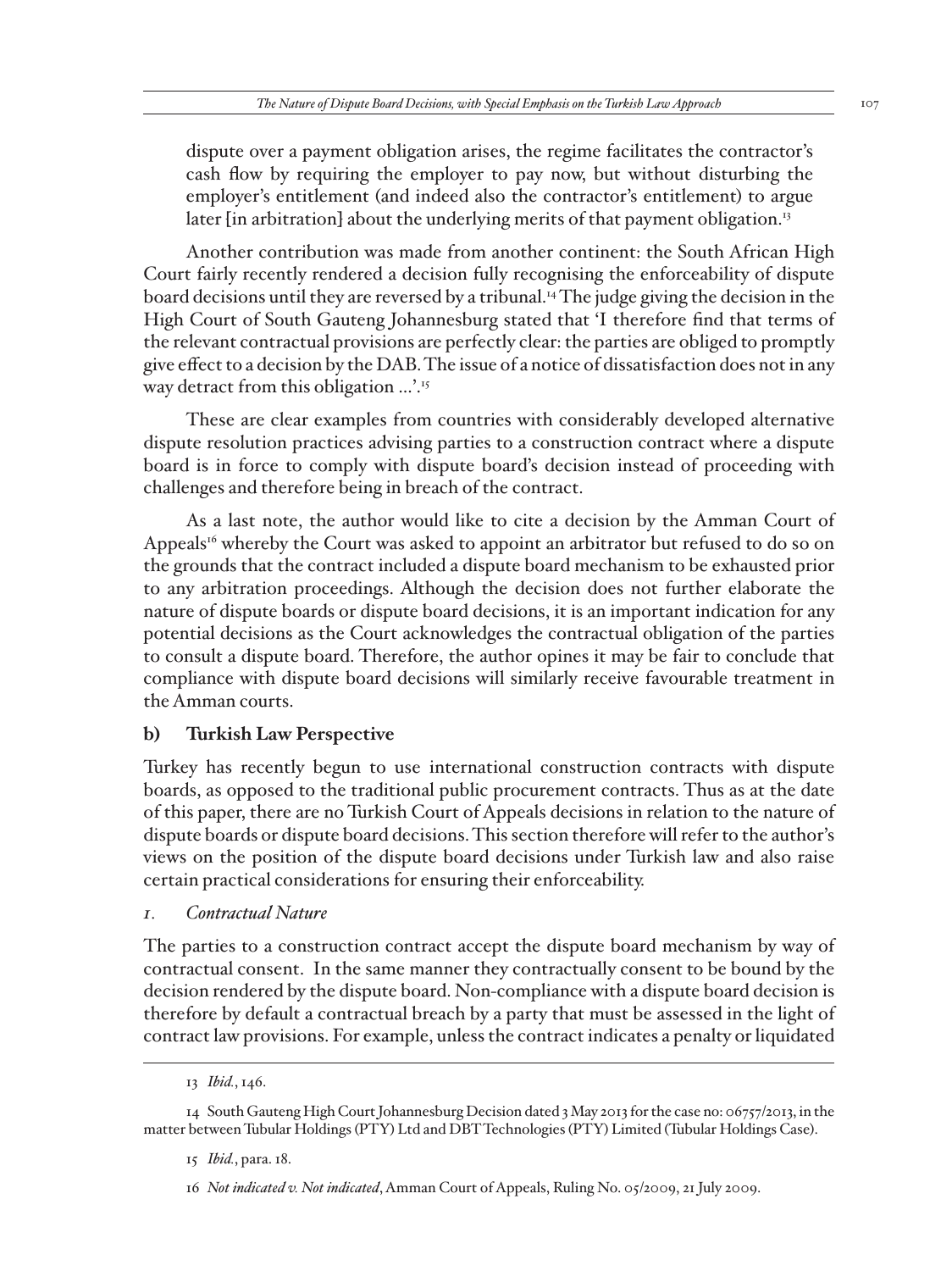damages for such breach, the affected party will only be entitled to request compensation, corresponding to the damage it incurred directly due to the failure of the other party to comply with the dispute board decision.

This, however, is not the intended result of the dispute board mechanism. The intended result is the compliance of the party with the decision. The enforcement of a specific obligation is only possible when there is a legal provision expressly attributing such enforceability. Turkish law provides for two alternative dispute resolution mechanisms, i.e. mediation and arbitration, both governed by their own specific laws; the enforceability of arbitral awards or mediator decisions are expressly stated therein. Furthermore, Article 38 of the Turkish Bankruptcy and Enforcement Law (TBEL)<sup>17</sup> lists a finite number of documents which have the effect of a court decision under Turkish law as acceptances and settlements made before the courts. The list doesn't include dispute board decisions. As a result, dispute board decisions are not specifically regulated under Turkish law and therefore are not legally enforceable.

#### *2. Contract on Procedural Issues*

Although not specifically regulated under Turkish law, the dispute board concept may correspond to some similar arrangements already existent under the law and therefore efforts may be made to ensure their enforceability accordingly. To that end, the author would like to refer to the concept of the 'contract on procedural issues' established by the Turkish Civil Procedure (Code) Article 173 of such (Code) reads as follows:

The parties may decide that the events, which have been stipulated to be proven by specific means of evidence under the law, to be proven by other forms of evidence or evidences; or they may also agree that the events which have not been stipulated to be proven by specific evidence under the law, to be proven by specific evidence by agreeing in writing or before the courts by recording/ inserting/writing/including within the minutes.

The contracts on procedural issues which render the exercise of the right of evidence impossible or highly difficult for one of the parties shall be deemed as null and void.

This particular article of the Code is often referred to in relation to the time-bar provisions under construction contracts to determine whether or not there is a waiver of parties to pursue claims in case such claims are not raised within a specified time period. In fact, FIDIC contracts' dispute resolution provisions are considered as contract on procedural issues by the Turkish Court of Appeals<sup>18</sup> which strictly applies the time-bar concept and confirms the validity of the parties' waiver of their rights.19

In the light of such an understanding and approach by the Turkish Court of Appeals on time-bar provisions, the author is of the view that a similar understanding should be attributed to dispute board decisions. In other words, if parties enter into contractual

<sup>17</sup> Turkish Bankruptcy and Enforcement Law, numbered 2004 dated 9 June 1932, published in the Official Gazette dated 19 June 1932 and numbered 212.

<sup>18</sup> Turkish Court of Appeal 15th Circuit Decision numbered 2012/7720, Turkish Court of Appeal 15th Circuit Decision, numbered 2001/1032.

<sup>19</sup> Yasemin Çetinel, 'Losing Entitlement to Claim and Resort to Dispute Resolution in Construction: Time Bar Provisions and the Turkish Approach', <www.kluwerarbitrationblog.com>, 19 December 2014.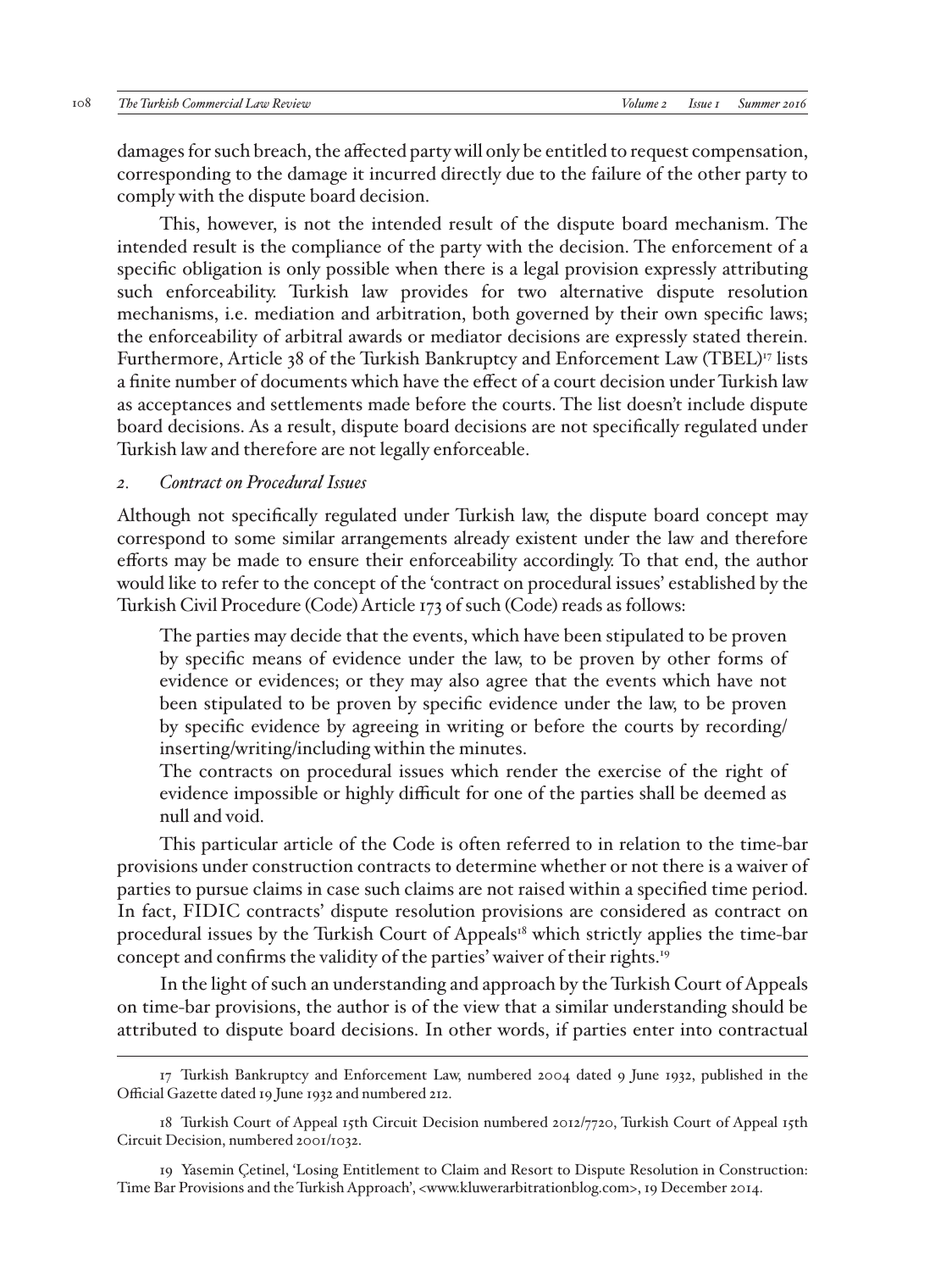obligations whereby, if they do not give notice in a specified time, they lose their entitlements, they should surely be bound by a contractual obligation to comply with a dispute board decision. Accordingly, it may be fair to conclude that only binding dispute board decisions shall be enforceable as a contract on procedural issues between the parties and an arbitral award ordering such enforceability shall not be subject to any set-aside ruling by the Turkish Court of Appeals.

## *3. Arbitration Experts*

Another comparison may be made between the dispute board concept and arbitration experts under Turkish law, as Prof. Yeşilırmak has already suggested.20 However, this may only be done in a restrictive manner - the dispute board is empowered to resolve any kind of contractual dispute referred to it whilst arbitration experts are only allowed to decide whether there is damage incurred by the parties and its value; they cannot rule on rights and obligations of the parties by referring to the law. The report of the arbitration expert is binding on the court, based on the same principle and regulation on the contracts on procedural issues.

## *4. Practical Considerations*

A tool for specific circumstances, and especially when the dispute board decision is final and binding, may be a reference to Article  $35/A$  of the Attorneys Code.<sup>21</sup> This Article establishes that attorneys may invite the parties to negotiate exclusively on a matter and then, if the parties reach an agreement, a settlement statement is drafted. If such a statement is signed by the attorneys of the parties, the Code of Attorneys establishes that the statement is a form of 'court award', under Article 38 of the TBEL. Using this method for final and binding dispute board decisions would be an effective way of establishing the enforceability of those decisions.

Other suggestions would require the legislators to take action. The author opines that a dispute board mechanism should be added as a pre-court or pre-arbitration procedure in various Codes in order to ensure the enforceability of decisions. As public tenders for large infrastructure projects are subject to the Public Procurement Law,<sup>22</sup> such an addition to the legal framework, either as a pre-court or pre-arbitral procedure (as the case may be for each tender), may be of great benefit for the development of the practice of using dispute boards in a domestic contract. Likewise, but for an international and more general scope (i.e. not necessarily for construction contracts) a similar addition could be made to the International Arbitration Law.23 Finally, it would be useful to make

21 Attorneys Code numbered 1136, dated 19 March 1969, published in the Official Gazette dated 7 April 1969 and numbered 13168.

22 Public Procurement Law numbered 4734, dated 4 January 2002, published in the Official Gazette dated 22 January 2002 and numbered 24648.

23 International Arbitration Law numbered 4686, dated 21 June 2001, published in the Official Gazette dated 5 July 2001 and numbered 24453.

<sup>20</sup> Ali Yeşilırmak, *Türkiye'de Ticari Hayatın ve Yatırım Ortamının İyileştirilmesi için Uyuşmazlıkların Etkin Çözümünde Doğrudan Görüşme, Arabuluculuk, Hakem-Bilirkişilik ve Tahkim: Sorunlar ve Çözüm Önerileri* (Direct Negotiation, Mediation, Expert-Arbitrator and Arbitration as Effective Dispute Resolution Mechanisms For the Purposes of Enhancing the Commercial Life and Investment Climate in Turkey: Problems and Suggestions), (2011), 24-58.